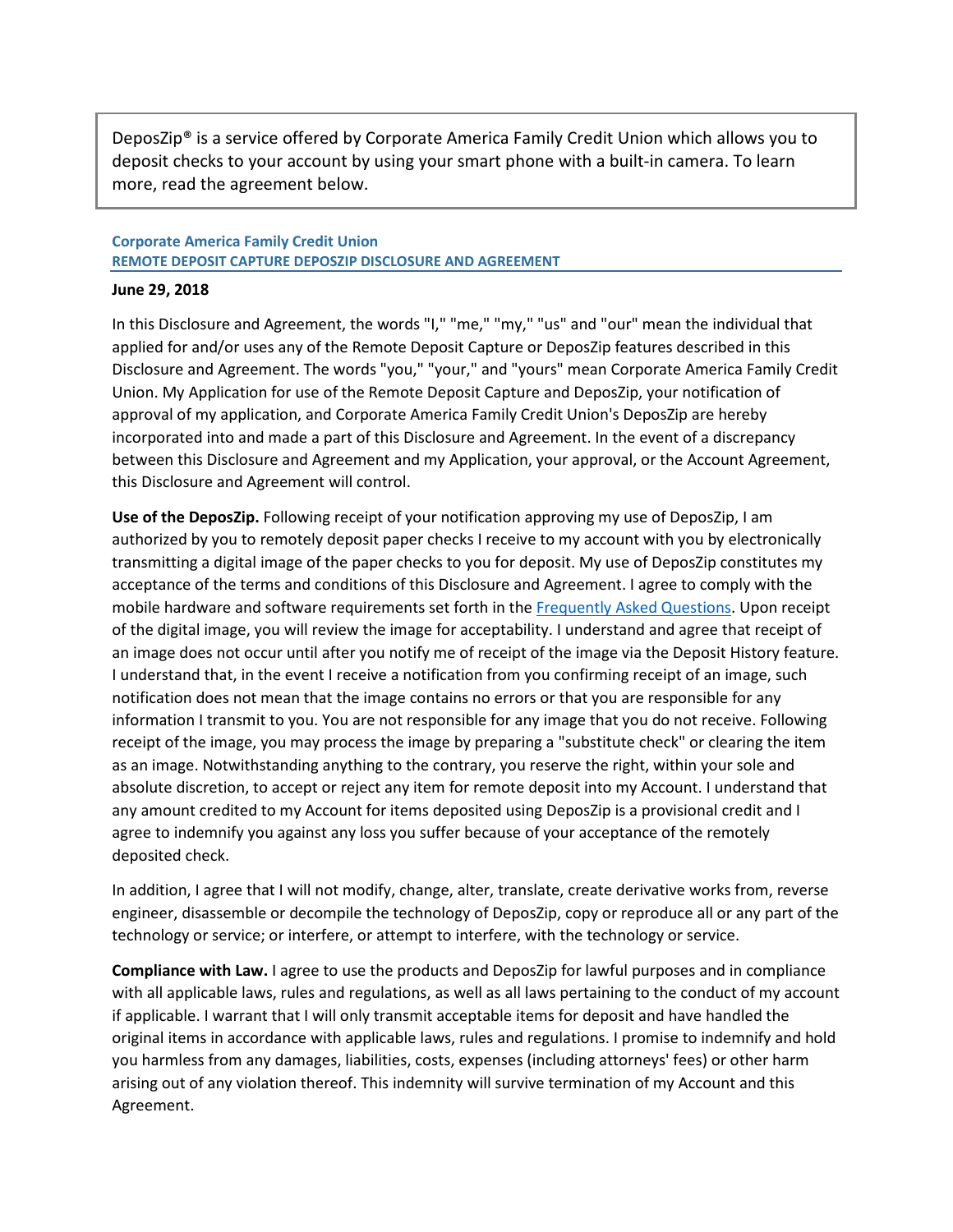**Check Requirements.** Any image of a check that I transmit to you must accurately and legibly provide all the information on the front and back of the check at the time presented to me by the drawer. Prior to capturing the original check, I will endorse the back of the original check. My endorsement will include my signature and the following information: Account Number, date of deposit, and the words "via DeposZip". The captured image of the check transmitted to you must accurately and legibly provide, among other things, the following information: (1) the information identifying the drawer and the paying bank that is preprinted on the check, including complete and accurate MICR information and the signature(s); and (2) other information placed on the check prior to the time an image of the check is captured, such as any required identification written on the front of the check and any endorsements applied to the back of the check. The image quality for the check will meet the standards for image quality established by the Board of Governors of the Federal Reserve, and any other regulatory agency, clearing house or association.

**Rejection of Deposit.** You are not liable for any service or late charges levied against me due to your rejection of any item. In all cases, I am responsible for any loss or overdraft plus any applicable fees to my Account due to an item being returned.

**Items Returned Unpaid.** A notice will be sent to me of transactions you are unable to pay. With respect to any item that I transmit to you for remote deposit that you credit to my Account, in the event such item is dishonored, I authorize you to debit the amount of such item from the Account.

**Email Address.** I agree to notify you immediately if I change my email address, as this is the email address where you will send me notification of receipt of remote deposit items.

**Unavailability of DeposZip.** I understand and agree that DeposZip may at times be temporarily unavailable due to Credit Union system maintenance or technical difficulties including those of the cellular service provider and mobile software. In the event that the DeposZip is unavailable, I acknowledge that I can deposit an original check at your branches, Shared Branches, through your ATMs that accept deposits, or by mailing the original check to you at 2075 Big Timber Road Elgin, IL 60123. It is my sole responsibility to verify that items deposited using DeposZip have been received and accepted for deposit by you. However, you will notify me of items that are rejected by the next business day following rejection.

**Business Day.** Your business days are Monday through Friday, except Saturday, Sunday, Federal holidays, and Credit Union observed holidays. Credit Union observed holidays are posted at cafcu.org.

**Funds Availability Disclosure.** Determining the availability of a deposit - The length of the delay is counted in business days from the day of your deposit.

**Check Deposits** - Funds from all check deposits will not be available until the second business day after the day of your deposit. The first \$200, however, will be made available on the same business day of deposit.

I also understand that longer holds may apply if you have a reason the doubt the collectability of an item I deposit. Remember that even after we have made funds available to you, and you have withdrawn the funds, you are still responsible for checks you deposit that are returned to us unpaid and for any other problems involving your deposit.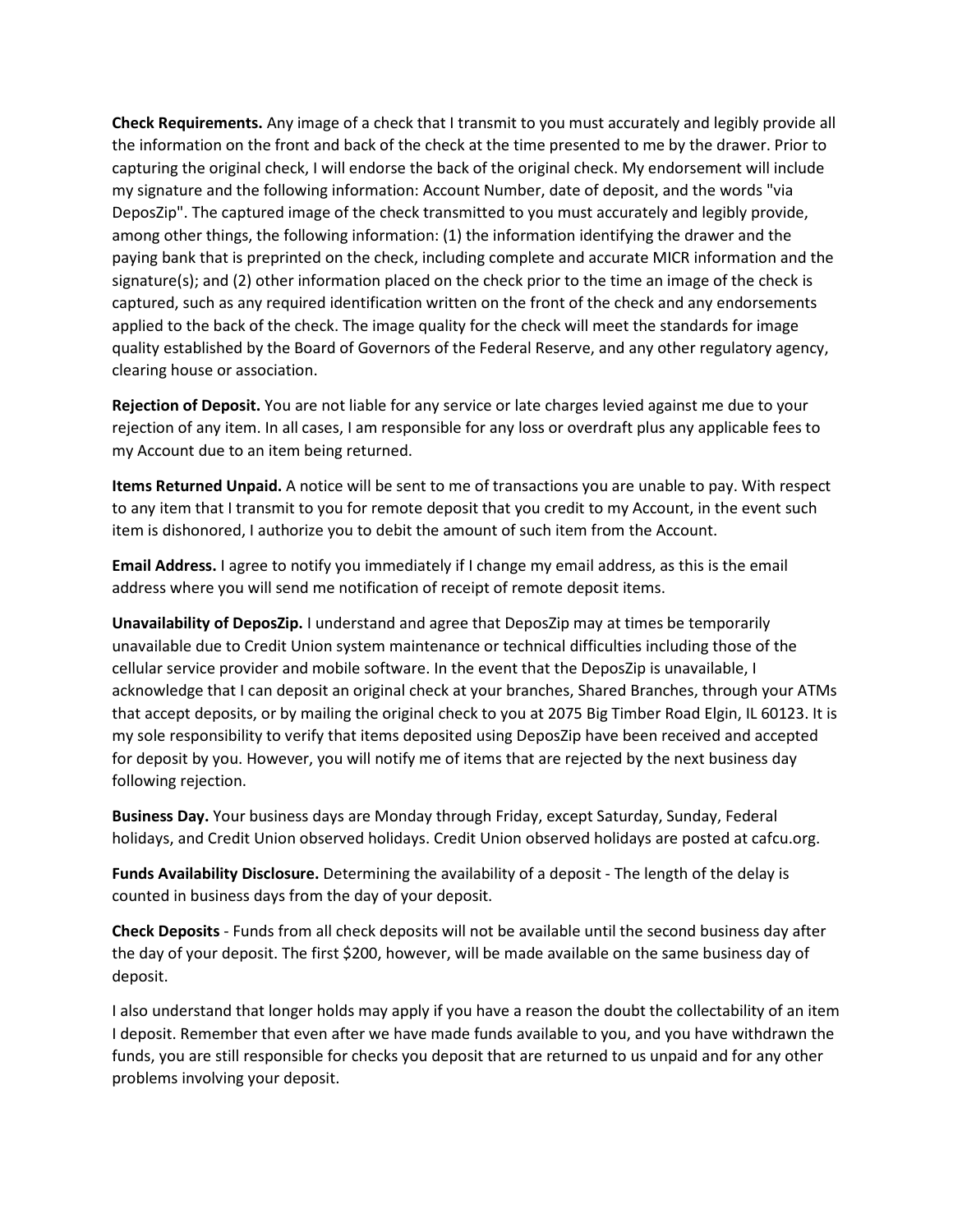Longer delays may apply - Funds you deposit by check may be delayed for a longer period under the following circumstances:

- We believe a check you deposit will not be paid.
- You redeposit a check that has been returned unpaid.
- You have overdrawn your account repeatedly in the last six months.
- You have had repeated items returned in the last six months.
- You have delinquent loan(s).
- There is an emergency, such as failure of computer or communications equipment.

Funds will generally be available no later than the seventh business day after the day of your deposit.

**Accountholder's Warranties.** I make the following warranties and representations with respect to each image of an original check I transmit to you utilizing DeposZip:

- 1. Each image of a check transmitted to you is a true and accurate rendition of the front and back of the original check, without any alteration, and the drawer of the check has no defense against payment of the check.
- 2. The amount, the payee, signature(s), and endorsement(s) on the original check are legible, genuine, and accurate.
- 3. I will not deposit or otherwise endorse to a third party the original item (the original check) and no person will receive a transfer, presentment, or return of, or otherwise be charged for, the item (either the original item, or a paper or electronic representation of the original item) such that the person will be asked to make payment based on an item that has already been paid.
- 4. Other than the digital image of an original check that I remotely deposit through DeposZip, there are no other duplicate images of the original check.
- 5. I am authorized to enforce each item transmitted or am authorized to obtain payment of each item on behalf of a person entitled to enforce such transmitted item.
- 6. The information I provided in my Application remains true and correct and, in the event any such information changes, I will immediately notify you of the change.
- 7. I have not knowingly failed to communicate any material information to you.
- 8. I have possession of each original check deposited using DeposZip and no party will submit the original check for payment.
- 9. Files and images transmitted to you will contain no viruses or any other disabling features that may have an adverse impact on your network, data, or related systems.

**Storage of Original Checks.** I must securely store each original check(s). I understand this means the original check(s) must be accessible after using DeposZip for a period of seven (7) days after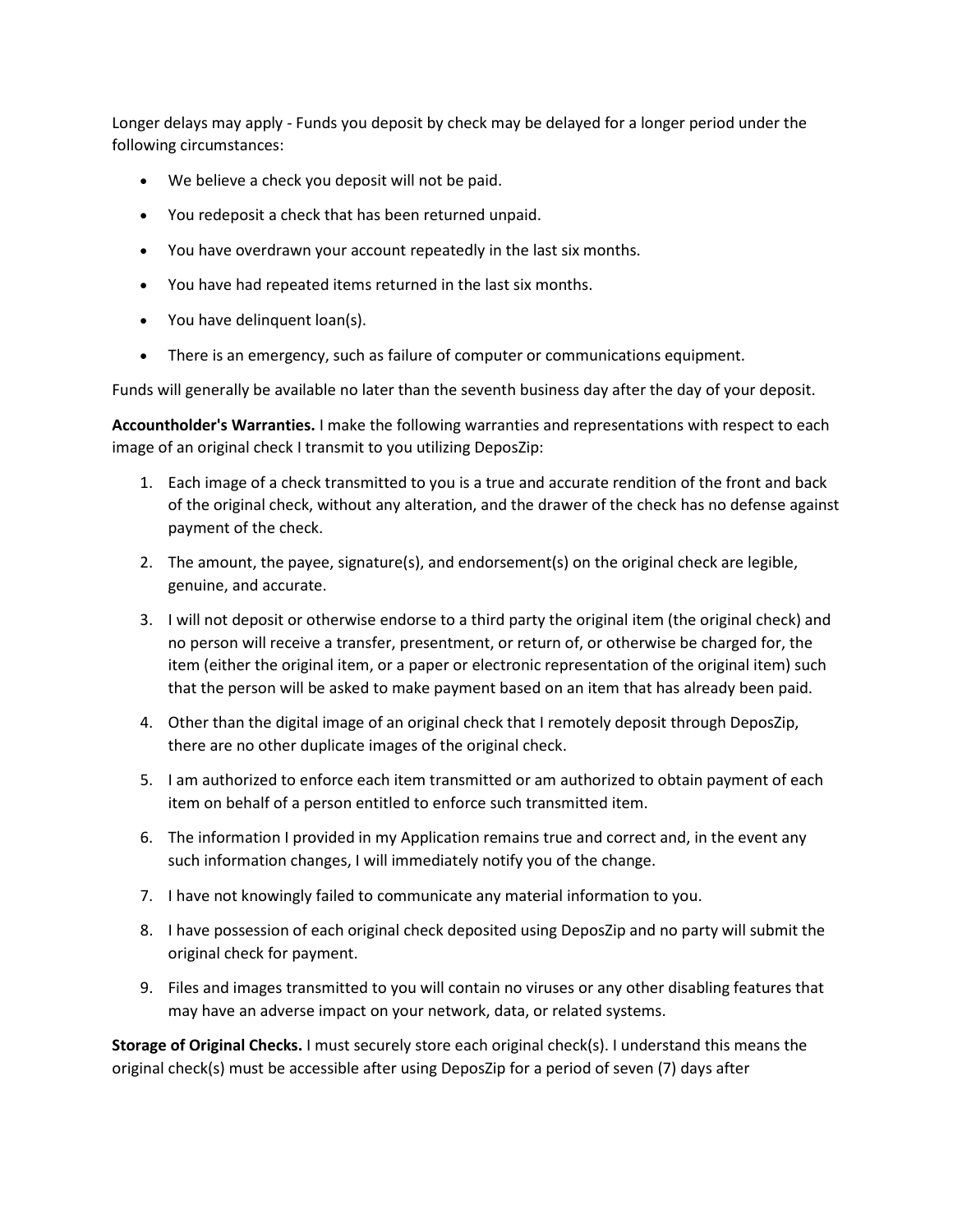transmission to you. After such period expires, I will destroy the original check(s). I understand and agree that I am responsible for any loss caused by my failure to secure the original check(s).

**Cached Check Images.** Images captured by using a phone are only stored until the submission of the deposit is completed.

**Mobile Malware/Spyware and Rogue Apps.** Malware and Spyware are growing threats in the mobile environment. Developed by criminals, these apps are designed to look and feel like legitimate apps but have fraudulent purposes such as capturing account numbers, passwords and other sensitive data. Another form of malware/spyware are Rogue Apps. Rogue Apps are submitted to the various mobile market sites and mimic legitimate financial institution apps, tricking users into supplying account information in order to perpetrate fraud. To protect against these threats, devices should be password protected and programs should only be downloaded and installed from trusted sources.

**Accountholder's Indemnification Obligation.** I understand and agree that I am required to indemnify you and hold you harmless against any and all claims, actions, damages, liabilities, costs, and expenses, including reasonable attorneys' fees and expenses arising from my use of DeposZip and/or breach of this Disclosure and Agreement. I understand and agree that this paragraph shall survive the termination of this Agreement.

**In Case of Errors.** In the event that I believe there has been an error with respect to any original check or image thereof transmitted to you for deposit or a breach of this Agreement, I will immediately contact you regarding such error or breach as set forth below.

Member Center: 1-800-359-1939

Or email you at [questions@cafcu.org](mailto:questions@cafcu.org)

**Limitation of Liability.** I understand and agree that you are not responsible for any indirect, consequential, punitive, or special damages or damages attributable to my breach of this Disclosure and Agreement.

**Charges for Use of DeposZip.** All charges associated with DeposZip are disclosed in your Fee Schedule which is located on your website.

**Warranties.** I UNDERSTAND THAT YOU DO NOT MAKE ANY WARRANTIES ON EQUIPMENT, HARDWARE, SOFTWARE OR CELLULAR SERVICE PROVIDER, OR ANY PART OF THEM, EXPRESSED OR IMPLIED, INCLUDING, WITHOUT LIMITATION, ANY WARRANTIES OF MERCHANTABILITY OR FITNESS FOR A PARTICULAR PURPOSE. YOU ARE NOT RESPONSIBLE FOR ANY LOSS, INJURY OR DAMAGES, WHETHER DIRECT, INDIRECT, SPECIAL OR CONSEQUENTIAL, CAUSED BY THE CELLULAR SERVICE PROVIDER, ANY RELATED SOFTWARE, OR YOUR USE OF ANY OF THEM OR ARISING IN ANY WAY FROM THE INSTALLATION, USE, OR MAINTENANCE OF MY PERSONAL MOBILE HARDWARE, SOFTWARE, OR OTHER EQUIPMENT.

**Change in Terms.** You may change the terms and charges for DeposZip indicated in the Fee Schedule and Agreement by notifying me of such change in writing or by electronic means and may amend, modify, add to, or delete from this Disclosure and Agreement from time to time. My use of DeposZip after receipt of notification of any change by you constitutes my acceptance of the change.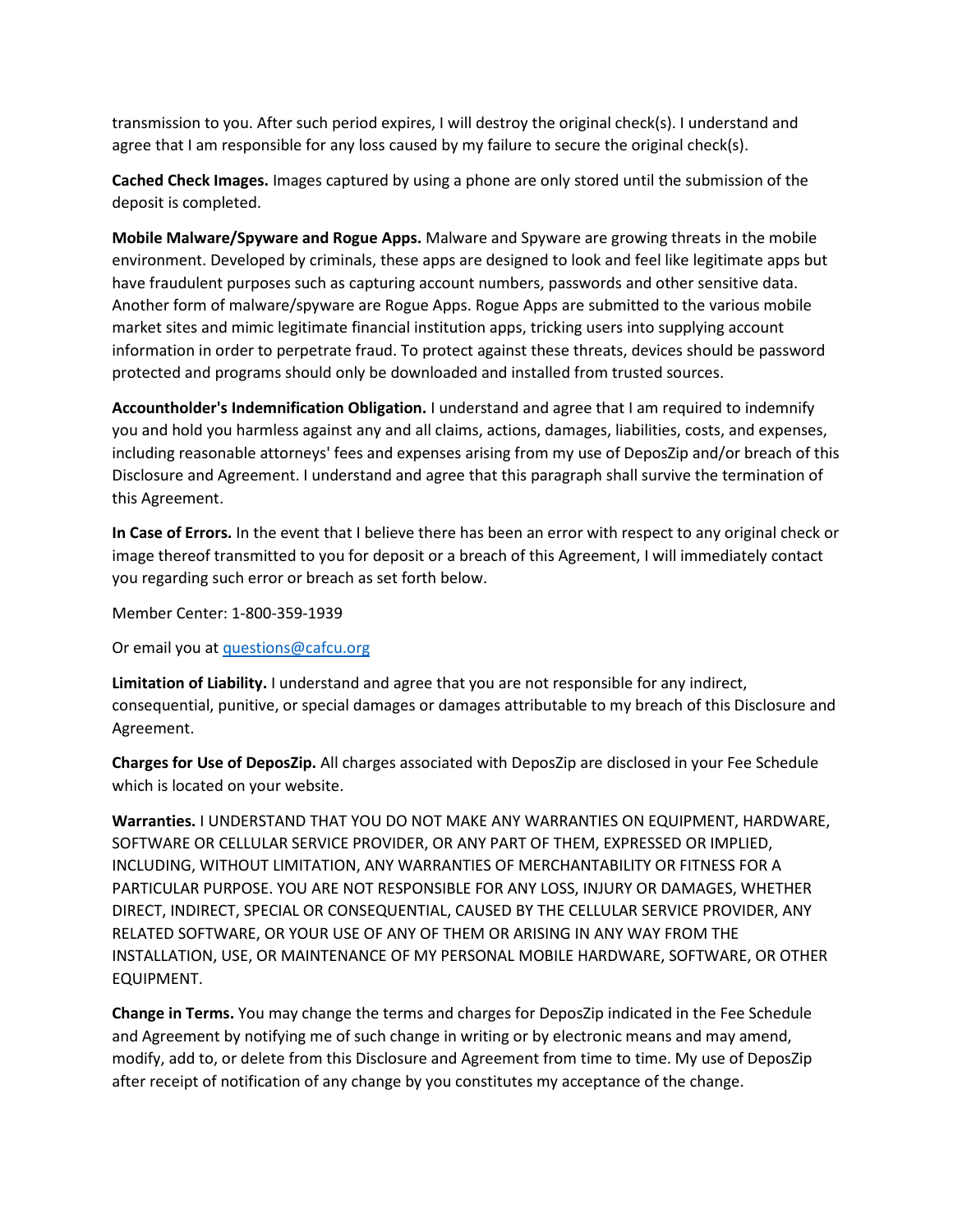**Termination of DeposZip.** I or you may, by written request or email notification, terminate DeposZip provided for in this Disclosure and Agreement. My request for termination of DeposZip will include my Name, Address and last four digits of my member number. I will remain liable for all transactions performed on my Account.

**Relationship to Other Disclosures.** The information in these Disclosures applies only to DeposZip described herein. Provisions in other disclosure documents, as may be revised from time to time, remain effective for all other aspects of my Account.

**Governing Law.** I understand and agree that this Disclosure and Agreement and all questions relating to its validity, interpretation, performance, and enforcement shall be governed by and construed in accordance with the internal laws of the State of Illinois notwithstanding any conflict-of-laws doctrines of such state or other jurisdiction to the contrary. I also agree to submit to the personal jurisdiction of the courts of the State of Illinois.

**Periodic Statement.** Any remote deposits made through DeposZip will be reflected on my monthly account statement. I understand and agree that I am required to notify you of any error relating to images transmitted using DeposZip no later than 60 days after I receive the monthly periodic statement that includes any transaction I allege is erroneous. I am responsible for any errors that I fail to bring to your attention within such time period.

**Limitations on Frequency and Dollar Amount.** I understand and agree that I cannot exceed the limitations on frequency and dollar amounts of remote deposits that are set forth by you.

**Unacceptable Deposits.** I understand and agree that I am not permitted to deposit the following items using DeposZip:

- 1. Any item drawn on my Corporate America account.
- 2. Any item that is stamped with a "non-negotiable" watermark.
- 3. Any item that contains evidence of alteration to the information on the check(s).
- 4. Any item issued by a financial institution in a foreign country, or not payable in US Dollars.
- 5. Any item that is incomplete.
- 6. Any item that is presented more than six months after the date on the item.
- 7. Any item that is presented with a date in the future.
- 8. Any third party check(s), i.e., any item that is made payable to another party and then endorsed to me by such party.
- 9. Savings Bonds.
- 10. Money Orders.
- 11. Non-negotiable items.
- 12. Checks previously submitted for deposit.